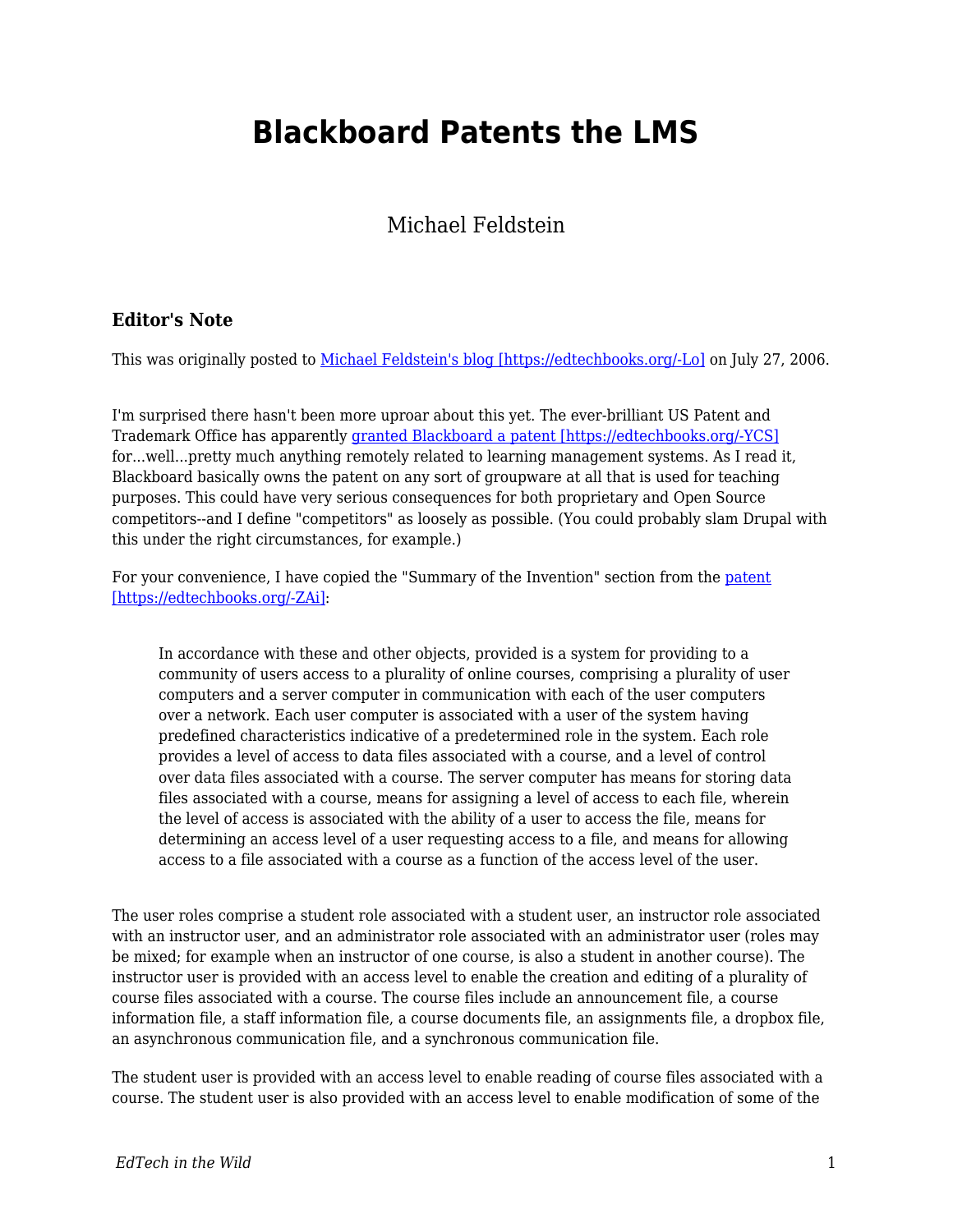files associated with a course. Also, the user may be provided with an access level to enable creation of a student file associated with a file for which the student user is able to read. The file that the student is able to read may be an assessment file created by the instructor user, and the student file created by the student user is a response to the assessment file. The assessment file may be a plurality of examination questions selected by the instructor user to assess the ability of the student user. The examination questions may be selected by the instructor user from a predetermined pool of available examination questions. The examination questions also may be created by the instructor user substantially at the time of the creation of the assessment file and optionally added to the pool. The student file may be reviewed by the instructor user and assigned a grade, which would be made available online to the student user. The instructor user may collate the grades obtained from reviewing a number of student files, and the collated grades may be made available online to all student users associated with the course (e.g.: an average for the class, a pie or bar chart, etc.).

The student will also be able to read an assignment file created by the instructor user, and the student file created by the student user is a response to the assignment file.

The "digital dropbox" may contain a plurality of files transferred to the server computer from one or more student users associated with the course. The instructor user may be provided with access to the files in the dropbox file, whereby the instructor user may download, edit and upload the files in the dropbox.

A user may be required to enter a login sequence into a user computer in order to be provided with access to course files associated with that user. The user is then provided with access to all courses with which the user is associated after entry of the logon sequence. The user is provided with a web page comprising a plurality of course hyperlinks, each of the course hyperlinks associated with each course that the user has been enrolled either as an instructor or as a student. Selection of a course hyperlink will provide the user with a web page associated with the selected course; the web page having content hyperlinks and buttons to various content areas associated with the course. The content hyperlinks and/or buttons include an announcement area hyperlink, a course information hyperlink, a staff information hyperlink, a course documents hyperlink, an assignments hyperlink, a communications hyperlink, and a student tools hyperlink. Selection of the announcement area hyperlink provides a web page including a group of course announcements. Selection of the course information hyperlink provides a web page including information regarding the associated course. Selection of the staff information hyperlink provides a web page including data regarding the instructors of the associated course. Selection of the course documents hyperlink provides a web page including a listing of documents associated with the course, which may be active hyperlinks to the documents. Selection of the assignments hyperlink provides a web page including a group of course assignments. Selection of the communications hyperlink provides a web page including hyperlinks to a group of communication tools including an asynchronous communication tool and a synchronous communication tool.

In another aspect if the invention, provided is a system for providing to a community of users access to online courses, including a server computer in communication with user computers over a network, wherein the server computer has means for creating course user accounts from a file of existing user accounts associated with an external computer. In this manner, existing legacy systems having large members of user accounts stored in memory may be integrated with this system without having to re-enter user data into the system (so-called batch enrollment).

In yet another aspect of the invention, provided is a method for providing online education, which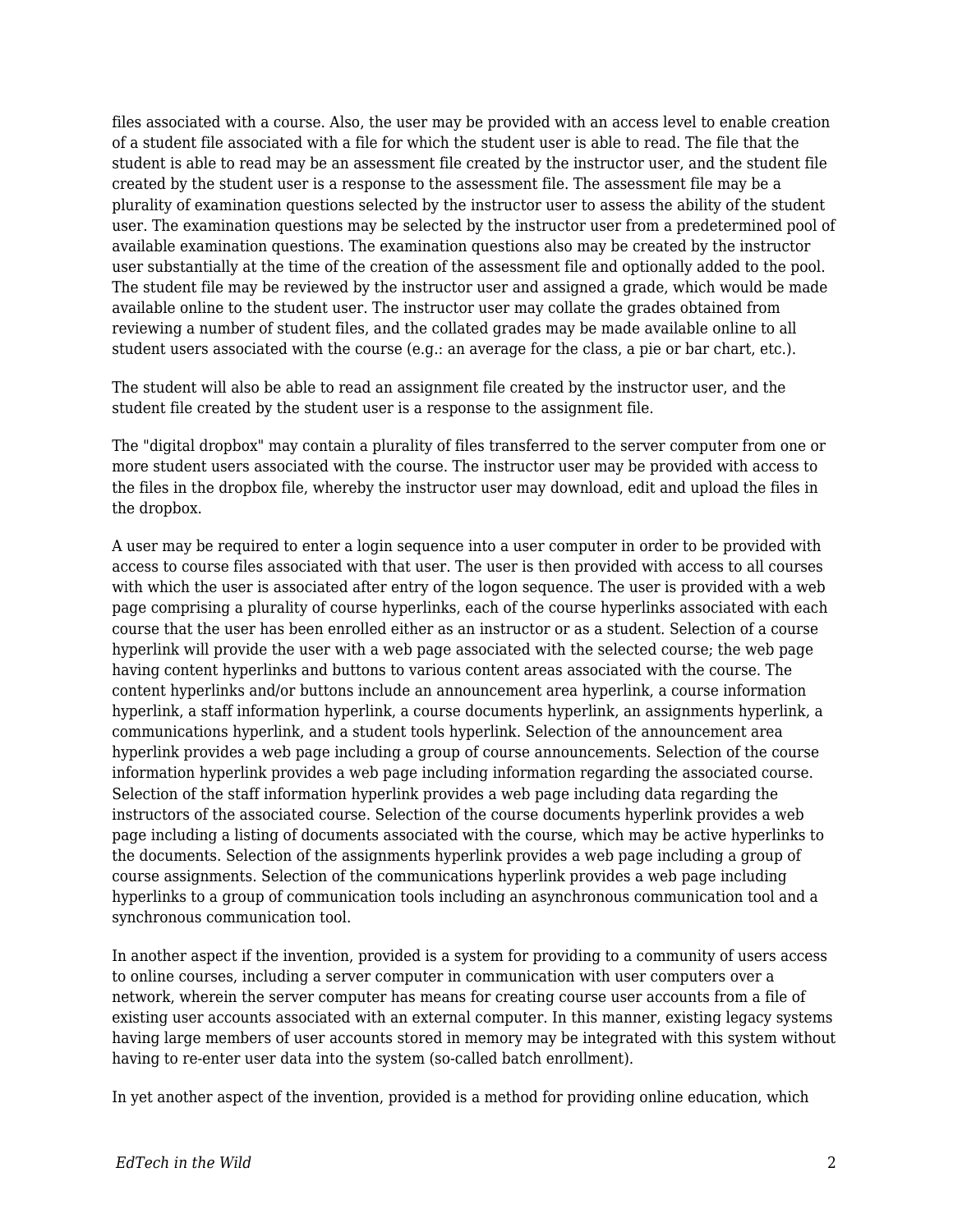includes the steps of establishing a course to be offered online, offering the course to be taken online to a group of student users; and providing access over the network to the course files to a student user who has enrolled in the course. The establishment of the course includes an instructor user generating a set of course files for use with teaching the course, then transferring the course files to a server computer for storage thereat, and then making access to the course files available to a predefined community of student users having access to the server computer over a network.

Preferably, at least one of the course files comprises a course assignment, and the student user creates a student file in response to the course assignment and transfers the student file to the server computer. The instructor user accesses the student file from the server computer, reviews the student file to determine compliance with the course assignment, and the instructor user assigns a grade to the student file as a function of the determination of compliance with the course assignment. The instructor user may post the grade to a file on the server computer accessible only to the student user with which the grade is associated. The instructor user may repeat these steps for a number of student users that are enrolled in the course, and then perform a statistical analysis on the grades assigned to the student users. The results of the statistical analysis may be made available to the student users enrolled in the course.

An asynchronous communication tool accessible to student users enrolled in the course may be provided for enabling asynchronous communication amongst the student users. Likewise, a synchronous communication tool accessible to student users enrolled in the course may be provided for enabling synchronous communication amongst the student users.

The present invention also enhances the prior art by providing a flexible infrastructure for colleges, universities, and other institutions wishing to facilitate on-line registration and tuition payment. More specifically, the present invention can accommodate different billing methods, including, but not limited to, billing on a per-credit-hour basis, and billing on a per-registrant basis. Tuition may be paid by credit card, debit card, check, or other verifiable payment method. Payment verification may be performed by the present invention, or the present invention may interface with third-parties providing payment verification services. In addition, the present invention allows on-line billing information to easily interface with a college, university, or other institution's standard billing practices. Integrating with existing billing practices simplifies transition to automated systems.

In addition, the present invention may be configured as an open system wherein anyone can connect to a server over the Internet and create a course online that may be taken by anyone else connected over the Internet. Thus, anyone may create a virtual classroom available to anyone else, regardless if they are affiliated with a particular institution such as a University. For example, a lawyer may create a course in patent law online, and configure the system to require entry of a password to enroll. The lawyer may then disseminate the passwords to desired students who can enroll in the course. Alternately, the lawyer can request the system to require payment to enroll in the course such as by credit card.